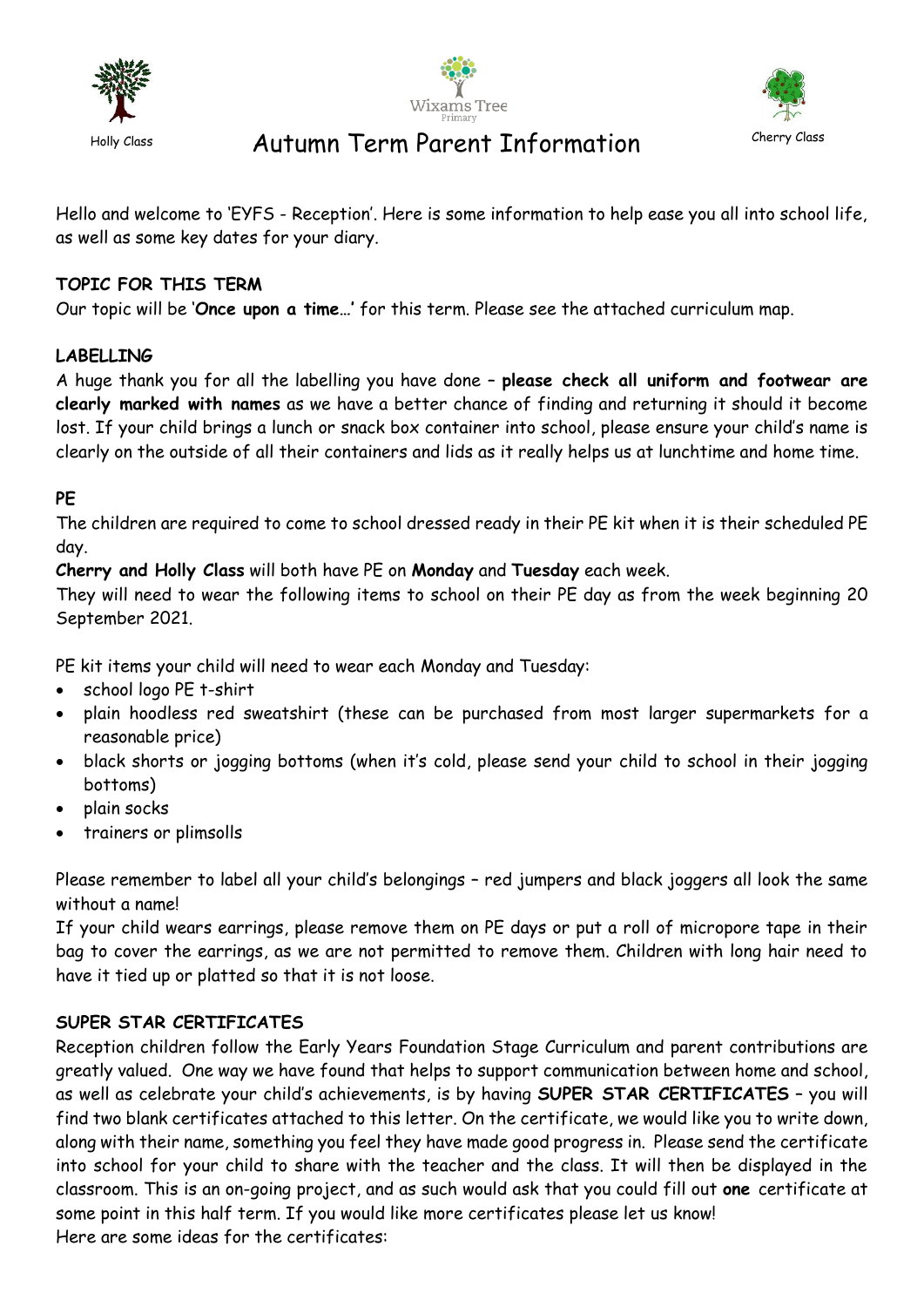- Getting themselves dressed/putting shoes on the right feet every day!
- Washing, or brushing teeth independently.
- Remembering to say please and thank you.
- Learning how to fasten up their coat.
- Helping to cook or helping with the shopping.
- Taking turns well when playing a game.
- Tidying up their bedrooms!
- Swimming without armbands for the first time / learning to ride a bike without stabilisers.

# **TEACHING ASSISTANTS**

Our wonderful teaching assistants are an integral part of the EYFS team in reception and they are equally able to help you with any queries.

Mrs Novis is based in Holly Class.

Mrs Lane is based in Cherry Class.

However, the reception staff work very closely as a team, so any of the staff members are able to assist you.

# **COVER TEACHERS**

The reception teachers are released on a regular basis for planning and other administrative duties. You will often see Mr Keech or Mrs Hunt working in Holly and Cherry Class.

## **WELCOME PACK**

We have compiled a welcome pack which includes lots of useful information and resources. This includes:

- Parent information booklet.
- Preparing your child for school booklet.
- 'Smart' leaflet for 1decision PSHE resource.
- Laminated alphabet with school cursive handwriting script (you can use a 'dry wipe' pen on this).
- Laminated name card. This is how we will teach your child to write their name. You can practice at home with this name card.
- Evidence Me Parent Share consent form. Please read, sign and return the form if you consent to this.

A Few Reminders…

- If your child is going home with a different adult to the usual person or people who collect them from school, please inform Miss Leach or Miss Strevens. Either this can be done verbally or a note via the class teacher, or an email or telephone message via the school office.
- Tempting as it is, please do not allow your children to play with or use the equipment in our EYFS outside area when dropping off and picking up.
- Handwashing is really important to promote good health, especially in this current climate. Here is a great link to a video and song to share with your child at home to learn the effective way to wash hands: https://www.youtube.com/watch?v=S9VjeIWLnEg
- In school, we encourage the children to cover their mouth with a tissue or their arm when coughing or sneezing – rather than using their hands. Please help your child to learn this technique at home.
- Snacks The school healthy fruit and vegetable snack scheme is in operation. Each day there are either apples, pears, bananas, carrots, etc. available for the children. Usually the snack option is limited to one type of food each day. If your child is particular about food, or you would prefer